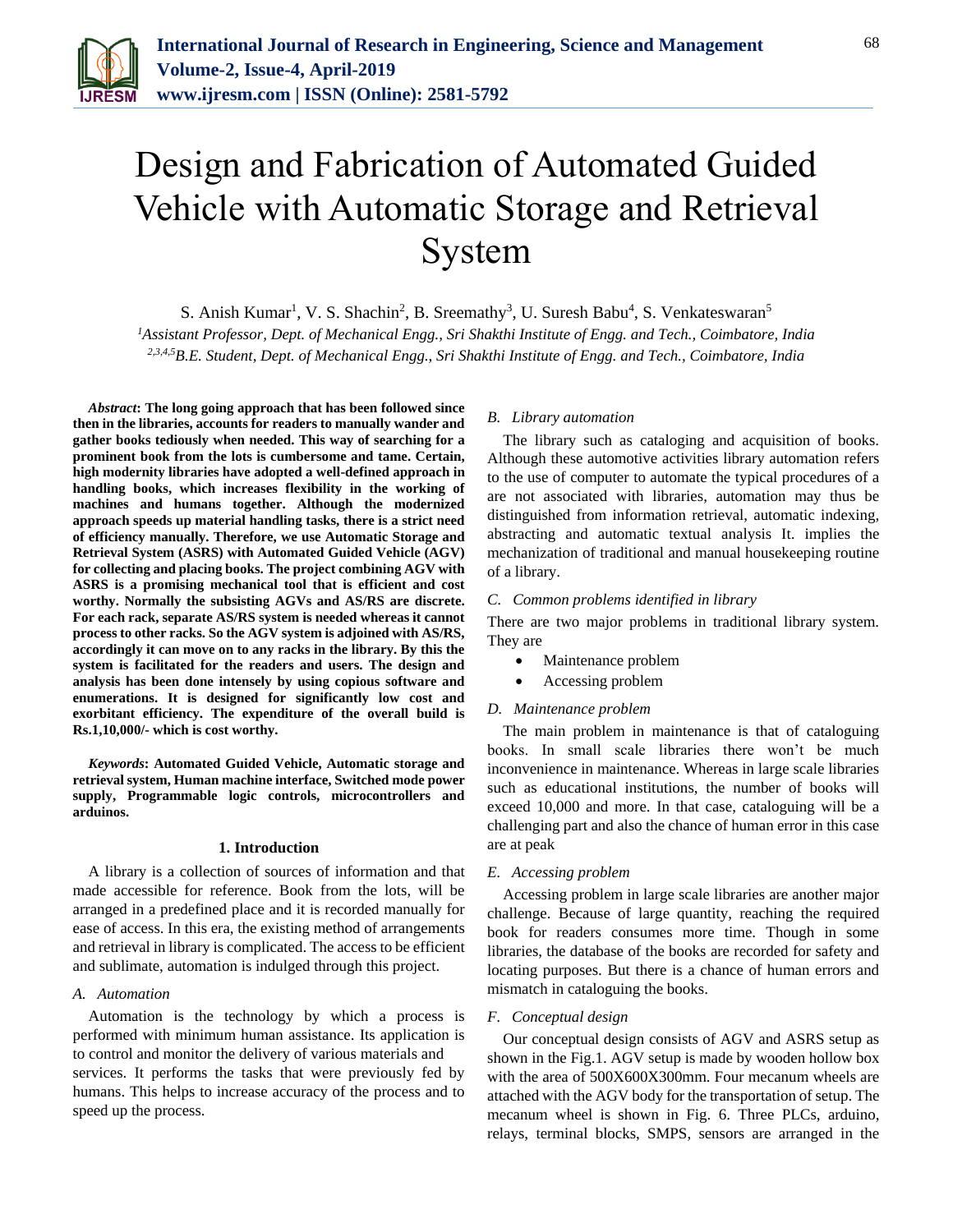

empty area of the AGV body. ASRS setup is made up of three axes such as x, y, z. Three axes are arranged in rectangular channel. Lead screws are used for transferring the drive from motor to all three axes. Rectangular channels are attached to support all the axes. Lead screw has diameter of 8mm. The xaxis has a length of 370mm, y-axis with 430mm and z- axis with 300mm. Gripper is attached with the mounting plate in y-axis for picking and placing of books. Pallet is placed on the AGV body for picking and placing two books in a single cycle and transferring the books to the receiver.

## *Design of parts:*

## *G. Isometric view of ASRS*

The AS/RS assembled design is shown in the fig.3. It is constructed with a rectangular frame as base part of the ASRS. Then a pallet is placed on the ASRS. The X- axis frame is welded with the Y-axis frame. The axial movement of X and Y axes are arranged by the linear guides. The gripper is mounted on the vertical plate which has been fixed in the linear guides of Y-axis. All the movements are governed by 200 RPM geared DC motors. The opening and closing of the gripper is governed through 300 RPM geared DC motor. It is shown in Fig. 7.

## **2. Analysis using Ansys software**

## *A. Analysis of AGV with AS/RS*

The analysis of the setup is done through ansys software. Here the force applied part is analysed and results are discussed. The maximum weight that can withstand by the end effector of the gripper is analysed. Analysis which includes deformation test, maximum deformation test, meshing test, stress test and strain test.

#### *B. Working of AGV with AS/RS*

The whole setup of the AS/RS will be, mounted on the AGV with the help of bushes all around the four corners as shown in Fig.1. This will help the AS/RS setup to be move anywhere as per programmed. The AGV will be having sensors. They are 3 IR sensors, Ultrasonic sensor and 3 proximity sensors. These sensors helps to move the AGV in a predefined way. The IR sensor helps to detect the obstacles detection. Proximity sensor is indulged here for turning of the AGV. The AGV is moved through the black strip which will be issued for the route. Here 3 racks are used for prototype. Whereas in real time required racks can be provided and predefined program has to be done. When the AGV reaches the rack, it will be stopped by the stopper black strip which was provided for routing purpose. Then for the identification of book RFID is used. RFID is nothing but Radio Frequency Identification. It helps to detect the specified book for the ease access of readers.

The RFID detects the position of the book and gripper picks the book as the program works where the sizing of all the books will be predefined. Then the gripper picks up the book and keep it on the pallet which has been mounted on AGV. The

design of the gripper and pallet is shown in Fig.4 and Fig. 5 Then it reaches the delivery table and places on the delivery pallet.

This AGV not only delivers the books. It also retrieves the books in its respected predefined places. The delivery table also consists of retrieve pallet where the readers place back the books which the read before. These signals are transmitted from push buttons in pallet. These programs will be loaded in PLCs and Arduino boards. The inputs will be given by HMI by the librarian.

## **3. Design calculation**

## *A. Lead screw selection calculation*

| Table 1              |          |          |          |                                                                                                                     |  |  |  |  |  |
|----------------------|----------|----------|----------|---------------------------------------------------------------------------------------------------------------------|--|--|--|--|--|
| Lead screw selection |          |          |          |                                                                                                                     |  |  |  |  |  |
| Axis                 | $F_a(N)$ | $F_e(N)$ | $F_f(N)$ | $\mathbf{F}_{\mathrm{T}} = \mathbf{F}_{\mathrm{a}} + \mathbf{F}_{\mathrm{e}} + \mathbf{F}_{\mathrm{f}}(\mathbf{N})$ |  |  |  |  |  |
| X                    | 1.1722   | 10       | 0.015    | 11.1872                                                                                                             |  |  |  |  |  |
| v                    | 5.861    |          | 0.0075   | 10.868                                                                                                              |  |  |  |  |  |
| Z                    | 2.083    | 20       | 0.03     | 22.113                                                                                                              |  |  |  |  |  |

| Table 2           |              |                    |               |         |            |  |  |  |
|-------------------|--------------|--------------------|---------------|---------|------------|--|--|--|
| Diameter of screw |              |                    |               |         |            |  |  |  |
| Axis              | <b>Minor</b> | <b>Unsupported</b> | <b>Safety</b> | End     | <b>RPM</b> |  |  |  |
|                   | diameter(mm) | length(mm)         | factor        | support |            |  |  |  |
|                   |              |                    |               | type    |            |  |  |  |
| X                 | 6            | 370                |               | Fixed-  | 11568      |  |  |  |
|                   |              |                    |               | Fixed   |            |  |  |  |
| Y                 | 6            | 150                |               | Fixed-  | 7819       |  |  |  |
|                   |              |                    |               | Fixed   |            |  |  |  |
| Z                 | 6            | 400                |               | Fixed-  | 9899       |  |  |  |
|                   |              |                    |               | Fixed   |            |  |  |  |

|                          | Table 3       |          |  |  |  |  |  |
|--------------------------|---------------|----------|--|--|--|--|--|
| Materials used           |               |          |  |  |  |  |  |
| <b>Material</b>          | Grade         | Quantity |  |  |  |  |  |
| Aluminium                | 6082          | 5        |  |  |  |  |  |
| Mild Steel               | $0.4\%$ magn. | 6        |  |  |  |  |  |
| Acrylic Sheet            | $UV-b$        | 3        |  |  |  |  |  |
| Motor                    | 200RPM        |          |  |  |  |  |  |
| Mecanum wheel            |               | 4        |  |  |  |  |  |
| Gripper                  | Mechanical    |          |  |  |  |  |  |
| <b>PLC</b>               | DVP-28SV      |          |  |  |  |  |  |
| <b>Extension PLC</b>     | 16SP          |          |  |  |  |  |  |
| <b>Communication PLC</b> | DVP-EN001     |          |  |  |  |  |  |
| HMI                      | Touch         |          |  |  |  |  |  |
| Ultrasonic sensor        |               |          |  |  |  |  |  |
| Proximity sensor         |               | 3        |  |  |  |  |  |
| IR sensors               |               | 3        |  |  |  |  |  |
| <b>SCADA</b>             |               |          |  |  |  |  |  |

 $X \text{ axis} = 10 \text{ kg}$ 

Y axis  $=5$  kg

 $Z \text{ axis} = 20 \text{ kg}$ 

 $V = 0.083$  m/s

Where,

V – velocity of the lead screw.

*Step 1: Force acting on the lead screw*

- $F_T = F_a + F_e + F_f$
- $F_a = \underline{a} \times \underline{w}$ 12 g

 $F_e$  = Weight of the axis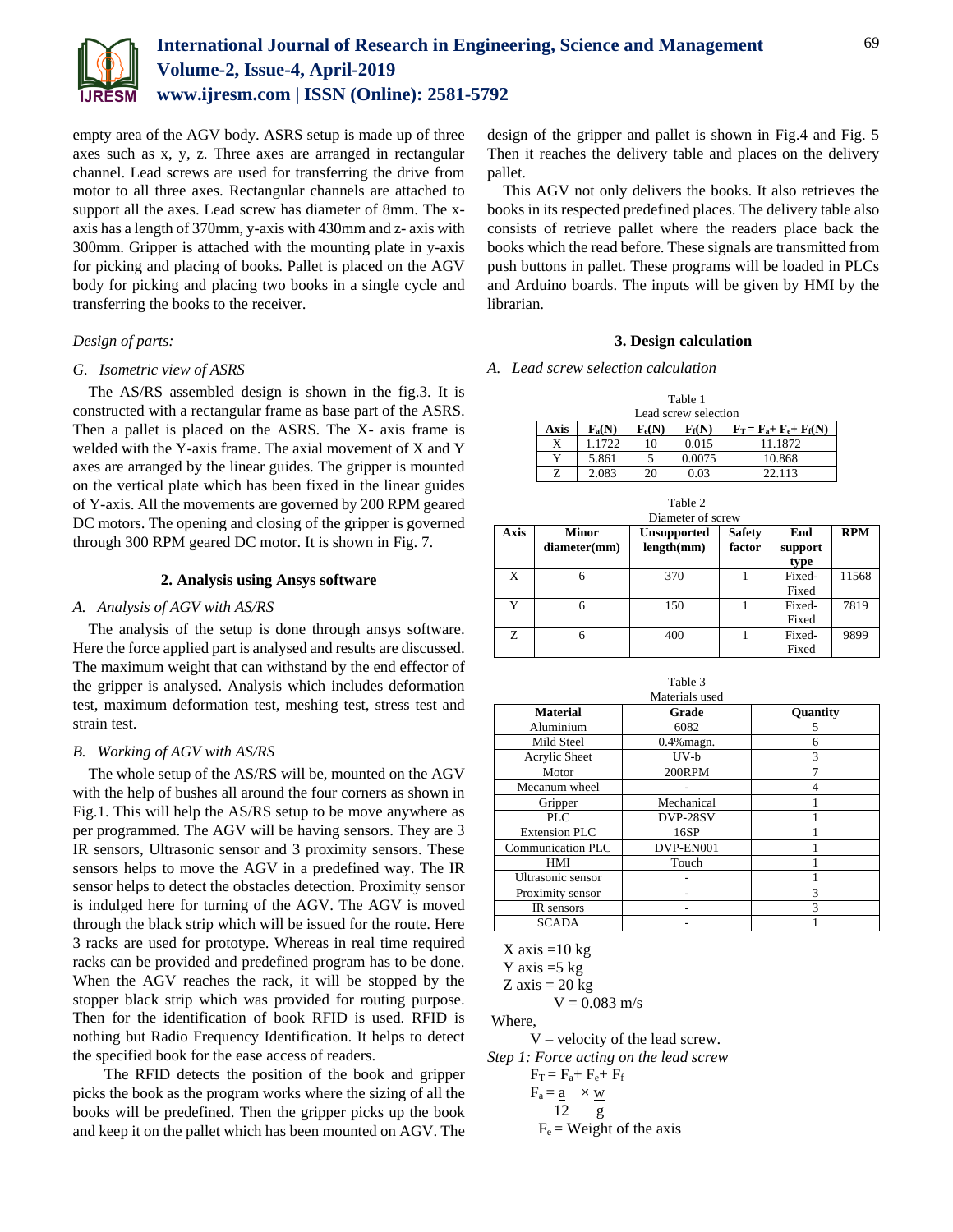

 $F_f = \mu W$ Where,  $F_a$  – acceleration force,  $F_e$  – external force,

 $F_f$  – frictional force



Fig.1. AGV with ASRS assembly



Fig. 2. Parts of AGV with ASRS assembly



Fig. 3. ASRS assembly



Fig. 4. Pallet





Fig. 6. Mecanum wheel



Fig. 7. Geared shielded DC motor

## **4. Literature**

The references for the project has been obtained from various authors.

[1] Automated guided vehicle (AGV) Egbelu P.J (1986) explained the characterized AGV dispatching rules by focusing on selecting best unit load size in a flexible manufacturing system using a procedure that is based on the application of mathematical programming, computer simulation and statistics to minimize the total cost of manufacturing.

Robert J. Gaskins et al., (1987) discovered the first model for the AGV flow path design. The objective is to find the flow path which will minimize total travel of loaded vehicles. In their zero-one integer programming model, they assumed that the facility layout is given and the pickup/delivery stations are fixed.

Robert J. Gaskins A et al., (1989) conducted a model for determining the optimal flow path designs for an AGVs with virtual flow path. This model is a linear integer program and can be used with loaded vehicle travel data as well as empty vehicle travel data. Such as vehicle blocking and traffic congestion.

[2] Automatic Storage and Retrieval System (AS/RS).

Golgen Bengu (1995) described an optimal storage assignment for automated rotating carousels by automated rotating carousels are increasingly used as building blocks for material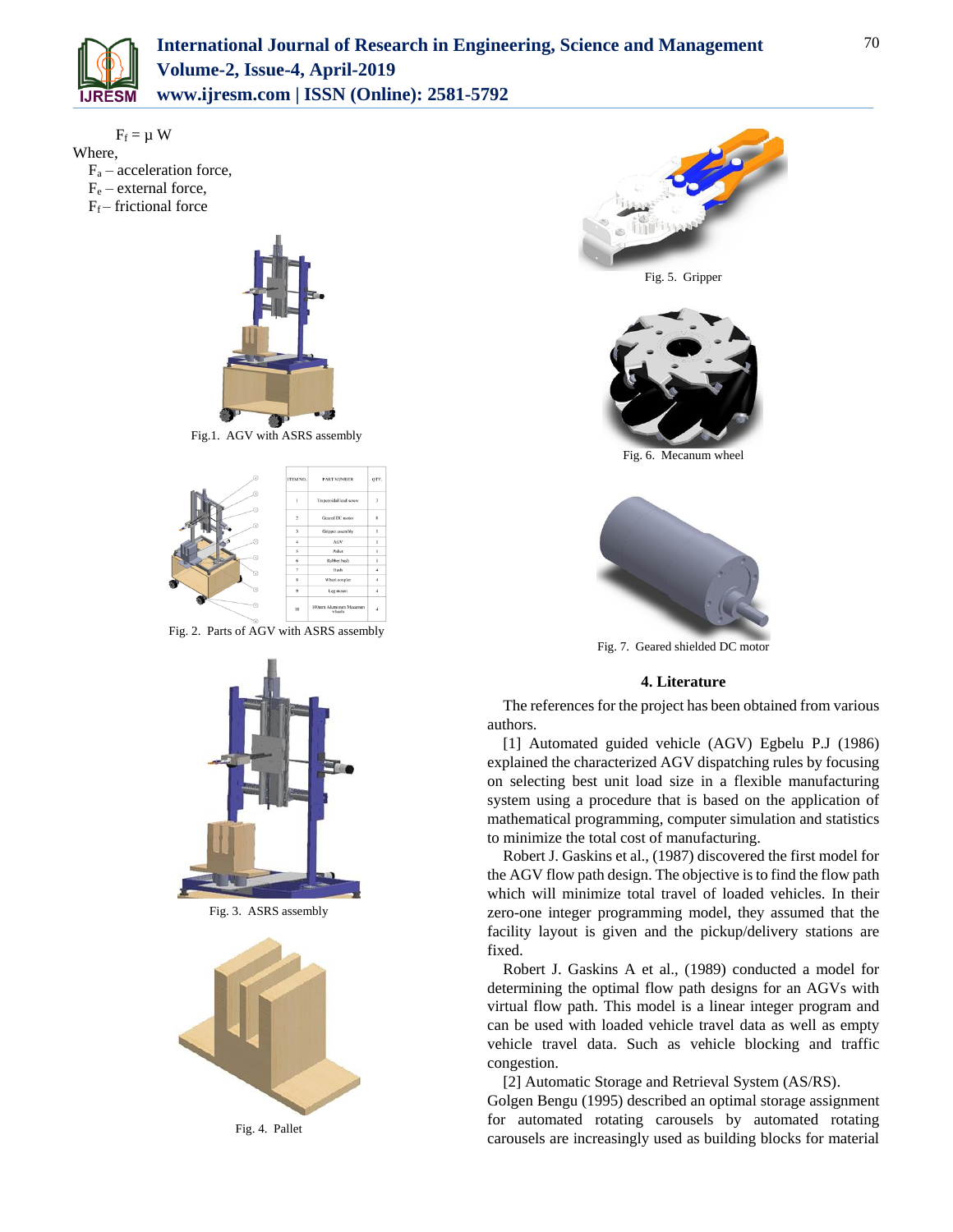

storage and control systems in factories to provide easy and quick access to materials.

Thomas Landers et al., (1996) explained his assignment algorithm for dynamic picking systems. His paper describes an approach, conceptual framework and heuristic dynamic stock location assignment algorithm for dynamic reconfiguration of the order picking system. Previous relevant research is reviewed.

Khalid M. Altassan (1997) explained about conducting the approximating work cycle times in warehousing systems, analytical models yielding approximate work cycle times are proposed for warehousing systems using opportunistic and forced interleaving. With opportunistic interleaving, the models are also used to approximate the distribution of single and dual command work cycles as a function of the transactions demand and storage layout of a facility.

[3] Programmable Logic Controllers (PLC)

Michael R. Foster (2010) studied review of programmable logic controllers in control systems education his paper reviews the literature devoted to control systems education. It shows how academia is using PLCs in education and how it can complement the traditional focus on continuous-based control. [4] Sensors Zhenhai Chen et al., (1998) determined the design and implementation of capacitive proximity sensor using microelectromechanical systems technology. His paper presents an innovative proximity sensor using Micro Electro Mechanical Systems (MEMS) technology. The proximity sensor works on the principle of fringe capacitance. The target object does not need to be part of the measuring system and could be either a conductor or nonconductor.

Carullo. A (2001) introduced ultrasonic sensor for distance measurement in automotive applications. This paper describes an ultrasonic sensor that is able to measure the distance from the ground of selected points of a motor vehicle. The sensor is based on the measurement of the time of flight of an ultrasonic pulse, which is reflected by the ground. A constrained optimization technique is employed to obtain reflected pulses that are easily detectable by means of a threshold comparator.

Yanbo Li et al., (2008) explained the high-performance UV detector made of ultra-long ZnO bridging nanowires. A nanowatt UV photoconductive detector made up of ultra-long (~100 µm) ZnO bridging nanowires has been fabricated by a single-step chemical vapor deposition (CVD) process.

[5] Microcontrollers Vaglica J.J et al., (1990) explained how to select a microcontroller. A set of guidelines for the designer to use as a checklist for evaluating candidate devices is given. The first decision examined is the level of performance required, that is, on the word size of the controller. The second step is to identify the quantity, frequency and type of all input/output (I/O) signals, as well as any other special requirements, including those imposed by mechanical aspects of the system.

Pounraj. P et al., (2010) explained the continuous health monitoring system for photovoltaic array using arduino microcontroller. In this paper new technique is developed to monitor the health status of the PV panels in the array. For finding the health status short circuit current is measured continuously over a fixed time period. This technique can classify the health status into four categories such as healthy, low fault, medium fault and high fault.

[6] Embedded C Tingting Yu et al., (2011) demonstrated using "Property-based oracles when testing embedded system applications". Embedded systems are becoming increasingly ubiquitous, controlling a wide variety of popular and safety critical devices. Effective testing techniques could improve the dependability of these systems. In prior work we presented an approach for testing embedded systems, focusing on embedded system applications and the tasks that comprise them.

Govindaraju K et al., (2014) explained that "Embedded based vehicle speed control system using wireless technology" .The research focus on unifying the Global Positioning system with embedded wireless system is the new approaches in intelligent vehicle control for critical remote location application using arm. In conventional system they are designed to control the speed of vehicles in all days. The main objective of the proposed system is to operate the vehicle in safe speed at critical zones.

[7] Switched Mode Power Supply (SMPS) Horand I. Gassmann et al., (2008) explained the SMPS format recent extensions to the SMPS format have vastly increased the range of stochastic linear programs that can be expressed within the format. This paper illustrates some of the features of SMPS using sample problems from the literature. For each problem, we give the general mathematical formulation, a small illustrative instance and the SMPS core, time and stock files.

Yoon Sang Kim (2014) explained about development of a Sensor Network-Based (SNB) SMPS System a smart LED monitoring application based on wireless sensor network. As the specifications of personal, industrial and medical devices become increasingly sophisticated, the demand for high power devices is also growing rapidly. Because high power supply devices are needed in order to operate high power devices with high specifications, stability and reliability are important factors to consider when it comes to high power supply devices.

[8] Mechanical Gripper Kurt E. Clothier (2010) explained a geometric approach for robotic arm kinematics with hardware design, electrical design his paper presents a geometric approach to solve the unknown joint angles required for the autonomous positioning of a robotic arm. A plethora of complex mathematical processes is reduced using basic trigonometric in the modeling of the robotic arm.

Krishna Raju (2015) demonstrated the design of three fingered robot-gripper mechanism the aim of this paper is to study the challenges and to design a three fingered robot mechanism which has the potential to fulfill various demand in industry and factories. So far there are so many mechanisms available for robot gripper in three fingered robot gripper mechanism is a type of mechanism which is used in industrial